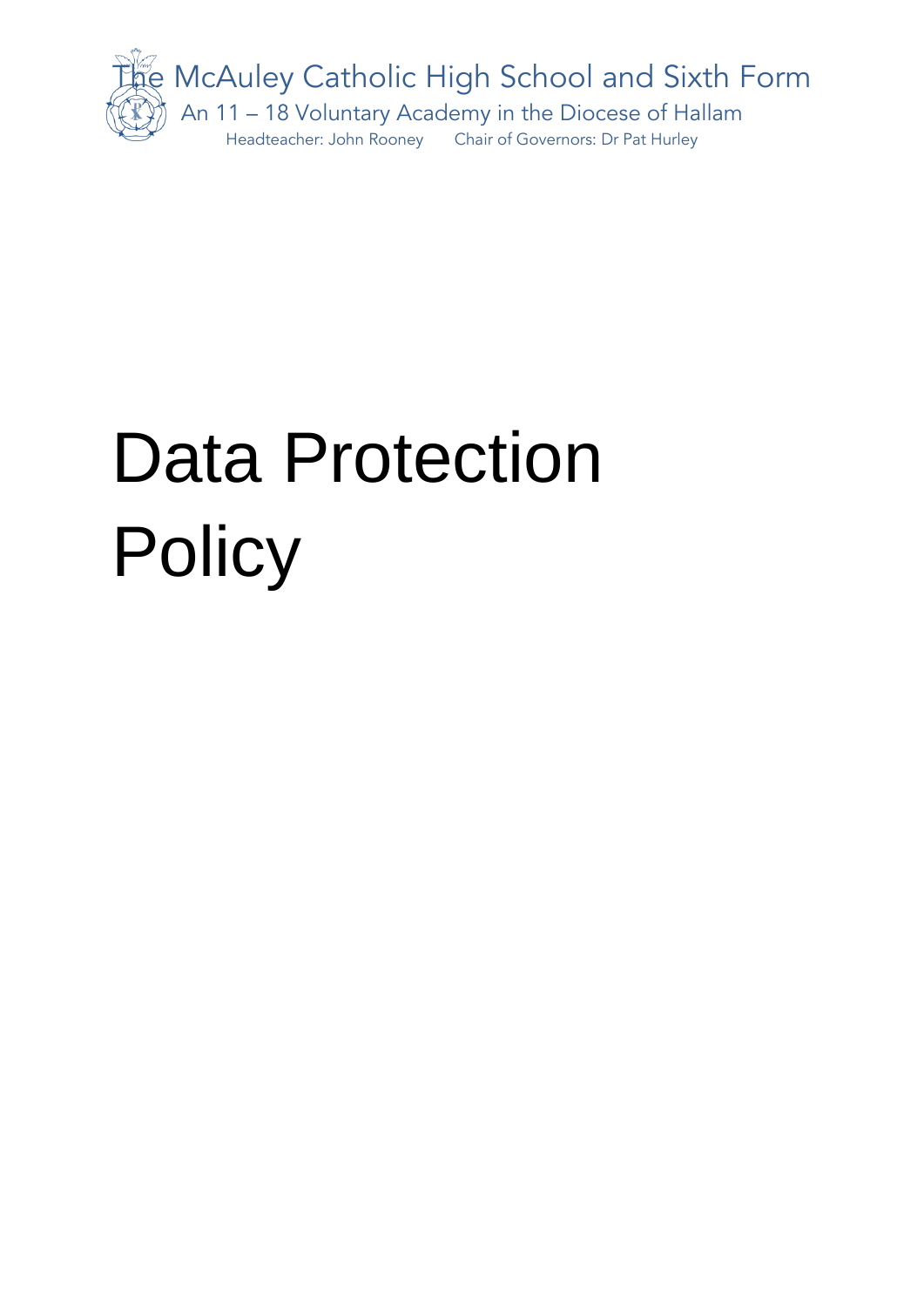| Version:         | 1.0                                                  |
|------------------|------------------------------------------------------|
| Author:          | <b>School &amp; Data Protection Officer</b>          |
| Approved by:     | Senior Information Risk Owner (SIRO)<br><b>Board</b> |
| Date approved:   | October 2019                                         |
| Review date:     | October 2020                                         |
| Target audience: | Staff / School Governors / Parents /<br>Children     |

#### **Contents**

| 3<br>1. Summary<br>$\frac{3}{3}$<br>2. Scope<br>3. Accountability        |
|--------------------------------------------------------------------------|
|                                                                          |
|                                                                          |
|                                                                          |
| $\overline{\mathbf{4}}$<br>4. Data protection is a fundamental right     |
| 4<br>5. Personal data                                                    |
| 6. Data protection principles                                            |
| 5<br>5<br>7<br>7. Lawful basis of processing personal data               |
| 8. Consent                                                               |
| $\overline{\mathbf{7}}$<br>9. Duty of confidentiality                    |
| 8<br>10. Information about criminal offences                             |
| 8<br>11. Surveillance                                                    |
| 8<br>12. Children                                                        |
| 8<br>13. Automated processing                                            |
| $\boldsymbol{9}$<br>14. How we handle your information – privacy notices |
| 9<br>15. Individual rights                                               |
| 16. Information sharing<br>10                                            |
| 10<br>17. Transfers to other countries                                   |
| 10<br>18. Privacy by design                                              |
| 19. Data Protection Impact Assessments<br>10                             |
| 11<br><b>20. Contractors</b>                                             |
| 11<br>21. Information Security                                           |
| 11<br>22. Breaches                                                       |
| 23. Data Protection Officer<br>11                                        |
| 11<br>24. How to complain                                                |
| 12<br>25. Service and benefit                                            |
| 12 <sub>2</sub><br>26. References                                        |
| 12<br>27. List of related policies and procedures                        |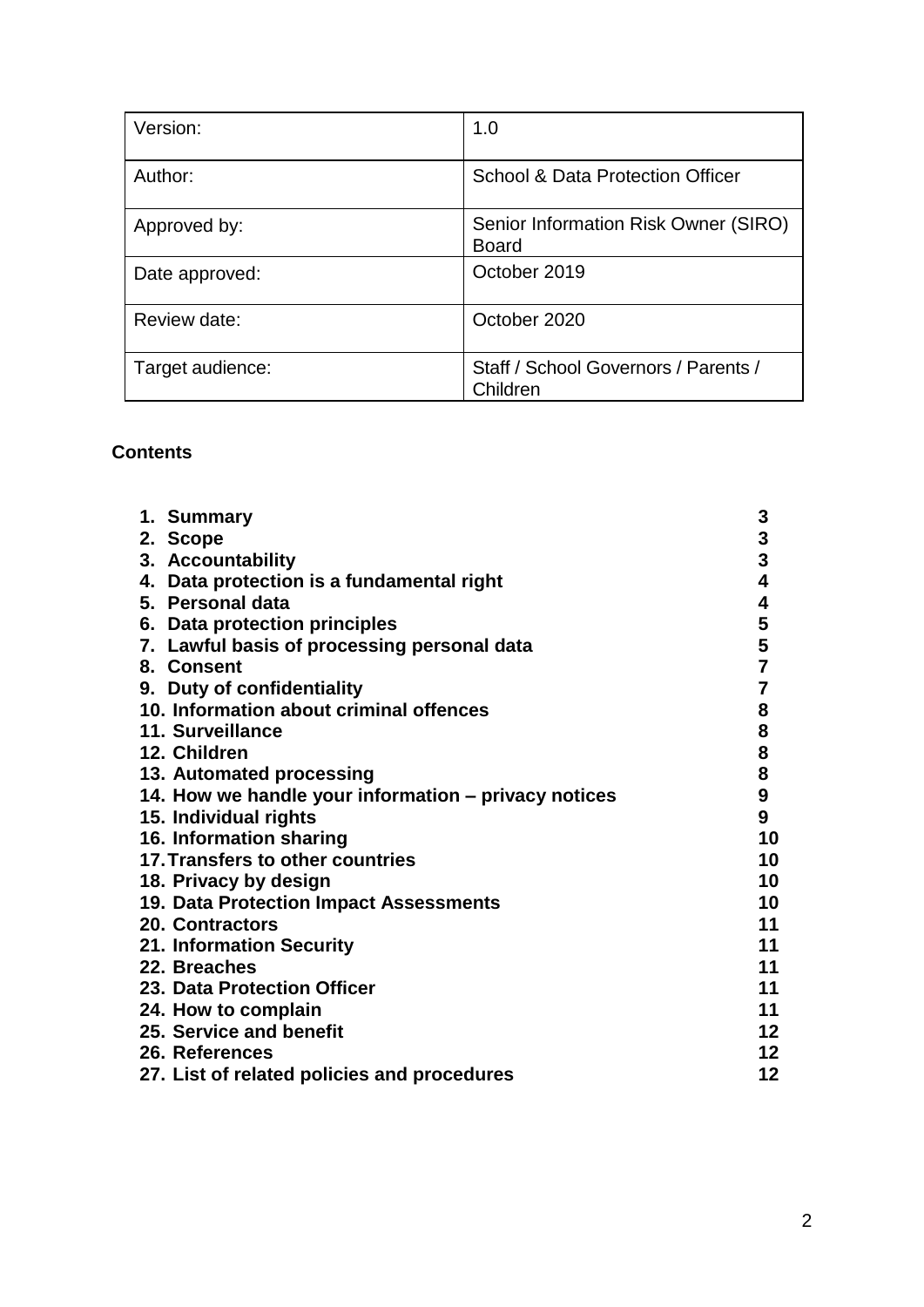# **1. Summary**

This policy sets out how the school will comply with data protection legislation and protect the personal information of everyone who receives services from, or provides services to, the school. It informs every one of their rights, and suppliers of their responsibilities. It shows how the school complies with the General Data Protection Regulation (GDPR), the Data Protection Act 2018, other regulations and good practice standards.

# **2. Scope**

This policy applies to employees, contractors and school governors. It covers personal data we collect and use on paper and electronically. It covers our databases, computer network and archive of paper records. It covers video and photographs, voice recordings, CCTV and mobile devices such as laptops, mobile phones and memory sticks.

# **3. Accountability**

The *School* is a data controller which means that it decides why and how personal data is processed. It is accountable for its handling of personal information.

Our *Head Teacher and Board of Governors* are accountable for providing the policies for employees to follow under the law, so that we can carry out our statutory functions. The Data Protection Policy is part of our governance framework, which contains important policies and procedures maintained and published by the school, that are key to good governance and effective decision making.

The *Senior Information Risk Officer* (SIRO) is the Head Teacher who is accountable for protecting the school's information assets.

The *Data Protection Officer* is a position required in law to ensure the School complies with data protection legislation and acts as a single point of contact for individuals who want to find out about their data. (See also section 23)

Each *employee, governor and supplier* is bound by a contractual duty of confidentiality.

The school is registered with the *Information Commissioner*, who is the independent regulator appointed by parliament to check compliance with data protection law.

The school maintains a *register of processing activities* of the personal information we are responsible for to ensure it is used according to the data protection principles.

# **4. Data protection is a fundamental right**

The protection of a person's data is a fundamental right. Under the Human Rights Act 1998, everyone has the right to respect for their private and family life, their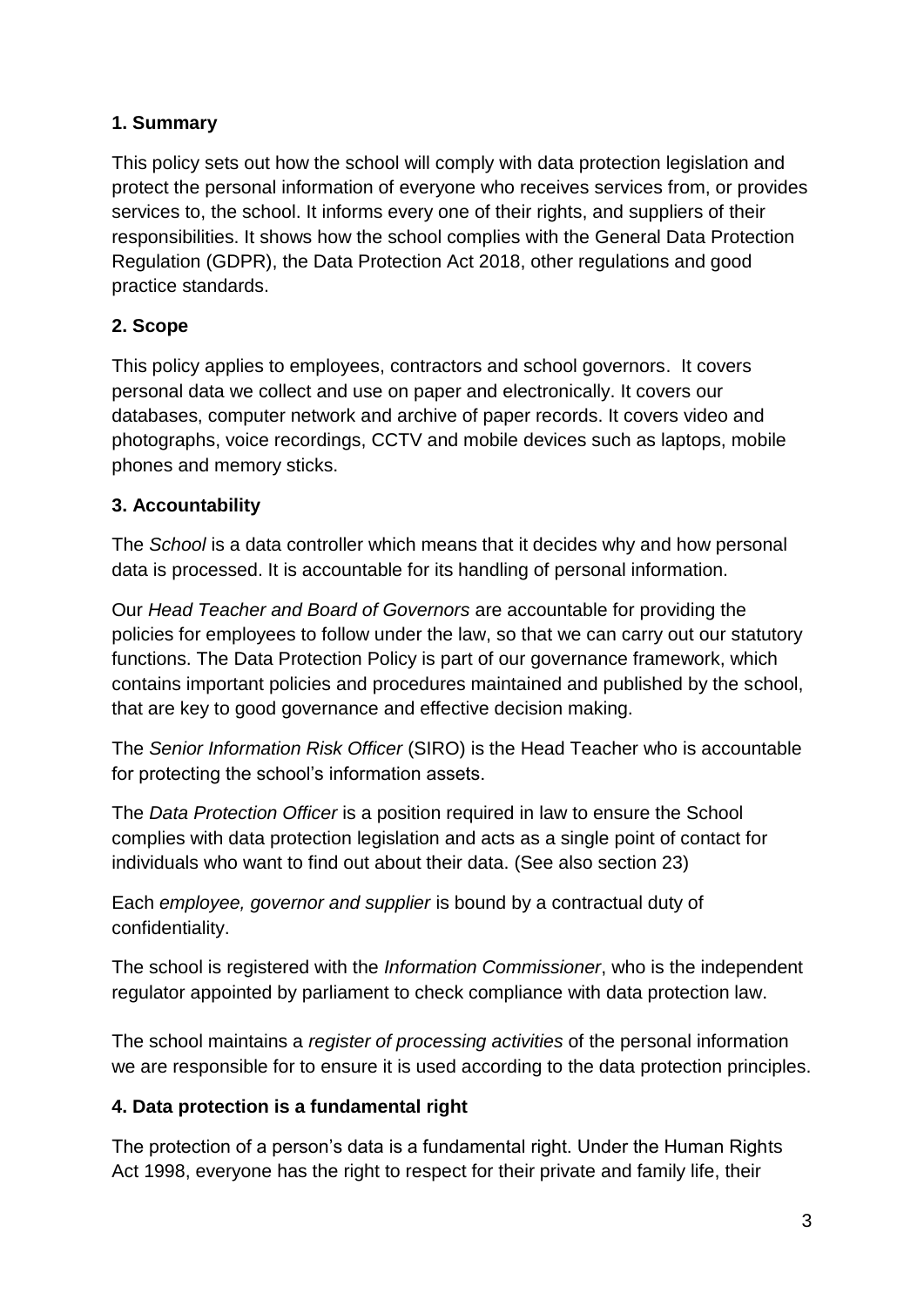home and their correspondence. This includes respect for your private and confidential information, particularly when storing and sharing data.

This right can be limited in certain circumstances but any limitation must balance the competing interests of an individual and of the community as a whole.

In particular any limitation must be covered by law and be necessary and proportionate for one or more of the following aims:

- public safety or the country's economic wellbeing
- prevention of disorder or crime
- protecting health or morals
- protecting other people's rights and freedoms
- national security.

The right to privacy must often be balanced against the right to free expression. Public figures don't necessarily enjoy the same privacy as others. For example, sometimes the public interest might justify publishing information about senior officers or governors that would otherwise interfere with their right to privacy.

## **5. Personal data**

In this policy we use the terms "personal data" and "special categories of personal data" which are used in data protection legislation.

In this policy personal data means any information relating to an identifiable living person. This means they can be identified from information such as a name, an address, an identification number (e.g. your National Insurance number, unique pupil reference number), location data, etc.

"Special categories of personal data" is personal sensitive data. This is data regarding an individual's racial or ethnic origin, political opinions, religious or philosophical beliefs, trade union membership, genetic data and biometric data (fingerprints, eye scans etc.) for the purpose of uniquely identifying a person, data concerning health or data concerning a person's sex life or sexual orientation.

There are extra safeguards for special categories of personal data to ensure no one is discriminated against when it comes to receiving a service.

We generally refer to a person or individual in this policy, although the term in law is "data subject".

The frequent reference in this policy to "processing" data means any operation performed on personal data, whether using a computer or manual filing systems. It includes collection, use, and recording, storing, sending and deleting personal data.

#### **6. Data protection principles**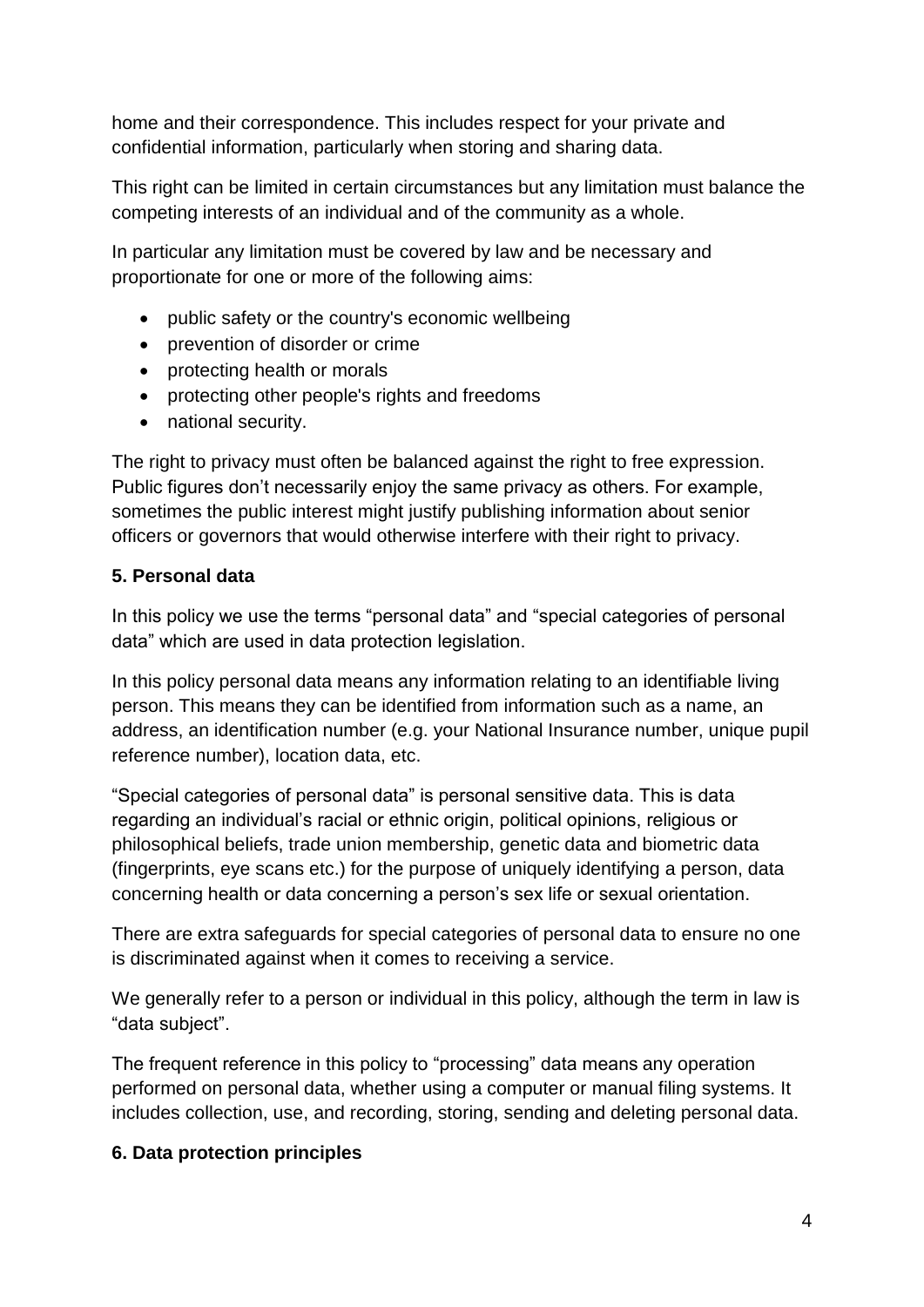The school applies data protection principles in its processing of personal data. These principles are set out in the General Data Protection Regulation and have been incorporated into the Data Protection Act 2018. The six principles are that personal data should be:

- Processed lawfully, fairly and in a transparent way
- Collected for a specific purpose
- Adequate, relevant and limited to what's necessary
- Kept up to date
- Kept for only as long as necessary
- Protected with appropriate security.

#### **7. Lawful basis of processing personal data**

There are different lawful reasons for processing personal data and special categories of personal data. The School always uses at least one lawful basis for processing personal information and at least one lawful basis for processing special categories of personal data.

The six lawful reasons for processing personal data are:

a) An individual has given consent for the processing of his or her personal data, and it is freely given, specific, informed, and there must be an indication signifying agreement;

b) the school has a contract with a person and need to process their personal data to comply with our obligations under the contract; or we haven't yet got a contract with the person, but they have asked us to do something as a first step and we need to process their personal data to do what they ask;

c) The school is obliged to process personal data to comply with the law. We will always refer to the specific legal provision or source of advice that explains generally applicable legal obligations;

d) The processing of personal data is necessary to protect someone's life ("vital interests");

e) The processing of personal data is necessary under public functions and powers set out in law; or the School needs to perform a specific task in the public interest that is set out in law;

f) The processing of personal data is in the legitimate interests of the school, where we use data in ways that people would reasonably expect and that have a minimal privacy impact. However, public authorities are more limited than private organisations in their ability to rely on this basis for processing personal data;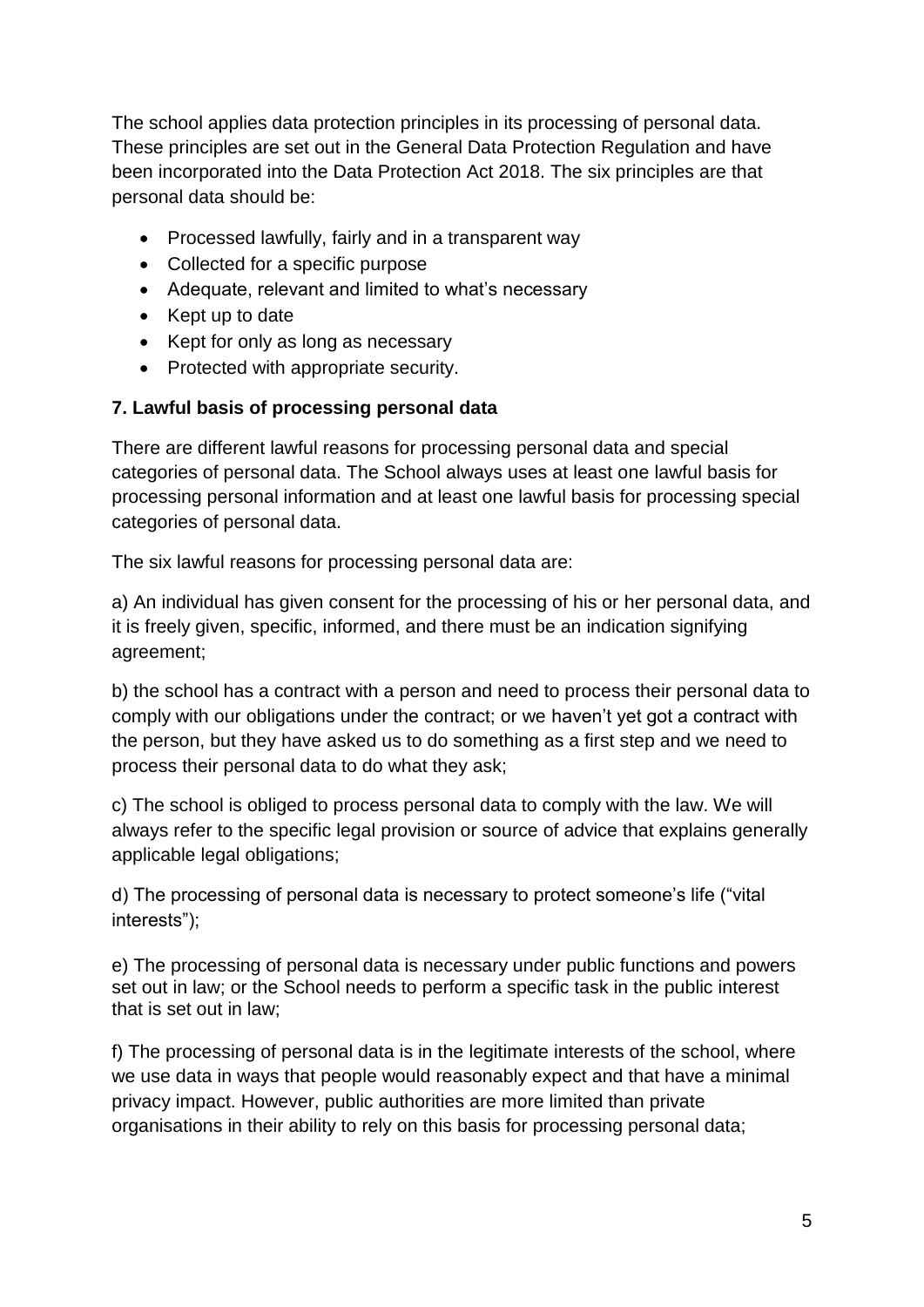The lawful bases for processing special categories of data are:

(a) an individual has given explicit consent to the processing of personal data for one or more specified purposes, except where limited by law;

(b) processing is necessary for the purposes of carrying out the obligations and exercising specific rights of the school or a person under employment, social security and social protection law or a collective agreement under law;

(c) processing is necessary to protect the vital interests of a person or where the person is physically or legally incapable of giving consent;

(d) processing by non-for-profit bodies for legitimate activities with appropriate safeguards;

(e) processing relates to personal data which have been made public by a person;

(f) processing is necessary for the establishment, exercise or defence of legal claims or whenever courts are acting in their judicial capacity;

(g) processing is necessary for reasons of substantial public interest under law;

(h) processing is necessary for the purposes of preventive or occupational medicine, for the assessment of the working capacity of the employee, medical diagnosis, the provision of health or social care or treatment or the management of health or social care systems and services on the basis of law or pursuant to contract with a health professional and subject to the duty of confidentiality;

(i) processing is necessary for reasons of public interest in the area of public health, such as protecting against serious cross-border threats to health or ensuring high standards of quality and safety of health care and of medicinal products or medical devices, subject to the duty of confidentiality;

(j) processing is necessary for archiving purposes in the public interest, scientific or historical research purposes or statistical purposes;

The school must always demonstrate it processes information with safeguards in place to protect the fundamental rights and interests of the individual.

# **8. Consent**

Where the school relies on consent or explicit consent as the lawful basis for processing, we will do this to by offering individuals real choice and control.

We will avoid making consent to processing a precondition of a service.

We will be clear and concise.

We keep our requests for consent separate from other terms and conditions.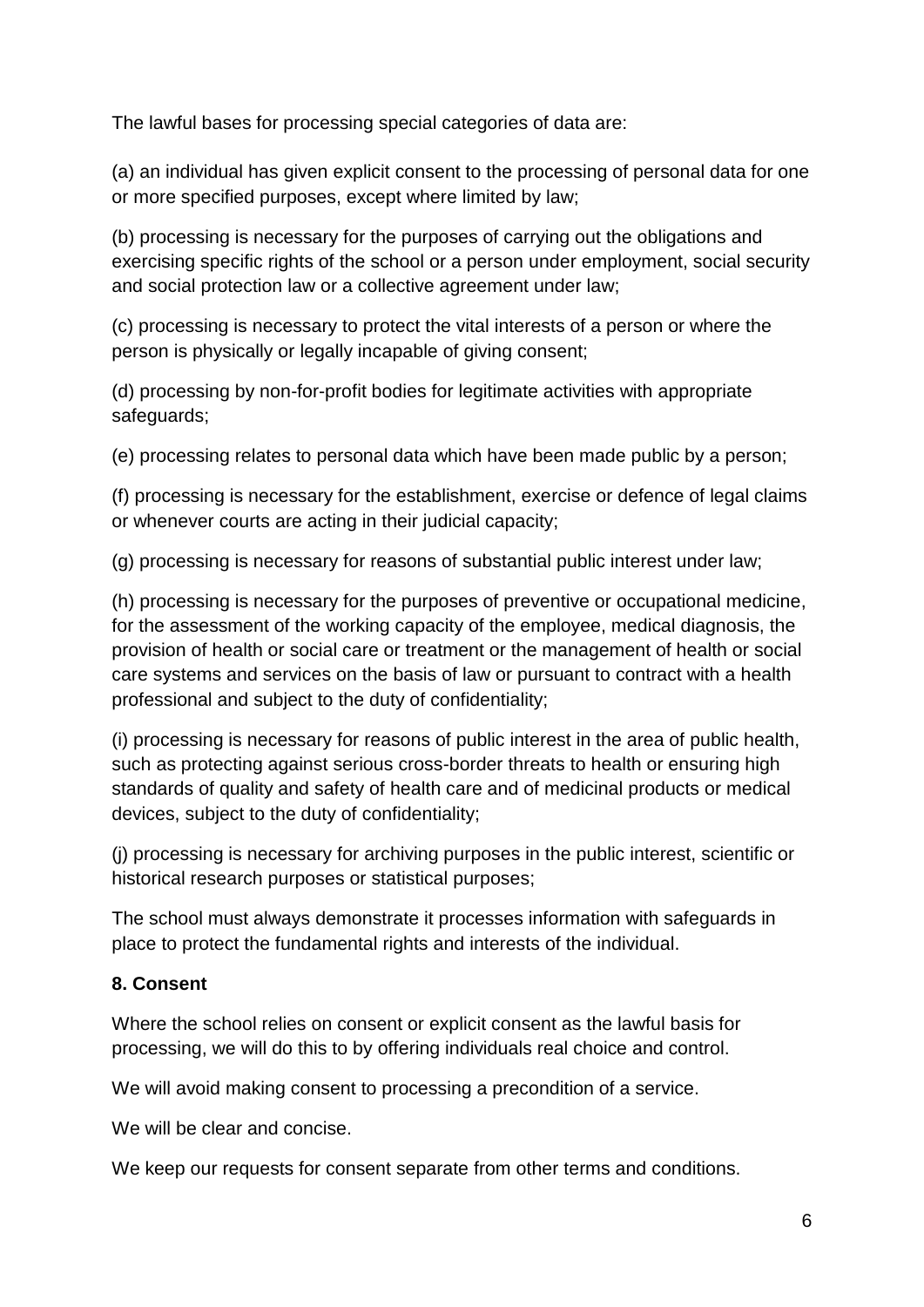We will be specific and 'granular' so that we get separate consent for separate things.

We will name any third parties (i.e. other groups or organisations) who will rely on the consent.

We will make it easy for people to withdraw consent and tell them how.

We will keep evidence of consent (who, when, how, and what we told people).

We will keep consent under review, and update it if anything changes.

For explicit consent we will ensure the individual provides a very clear and specific statement of consent.

## **9. Duty of confidentiality**

Our staff and governors abide by a common law duty of confidentiality. This means that personal information that has been given to a member of staff or a governor by an individual should not be used or disclosed further, except as originally understood by that individual, or with their permission.

Our staff and governors are subject to a Code a Conduct relating to confidentiality. Staff have a confidentiality clause in their contracts.

# **10. Information about criminal offences**

The processing of information about criminal allegations, convictions or offences by the school is in accordance with our legal obligations and because we have legal authority in certain areas.

# **11. Surveillance**

The school operates CCTV for:

- To Safeguard our Students.
- To increase personal safety of students, staff, and visitors.
- To help protect the school buildings, its assets, and those of staff, students, and visitors. This includes the monitoring of car-parks.
- To act as a deterrent to vandalism and unauthorised access.
- To support the Police in a bid to deter and detect crime.
- To assist in identifying, apprehending and prosecuting offenders.
- To assist in managing the school.

We operate under a Code of Practice prescribed by the Information Commissioner's Office (ICO).

# **12. Children**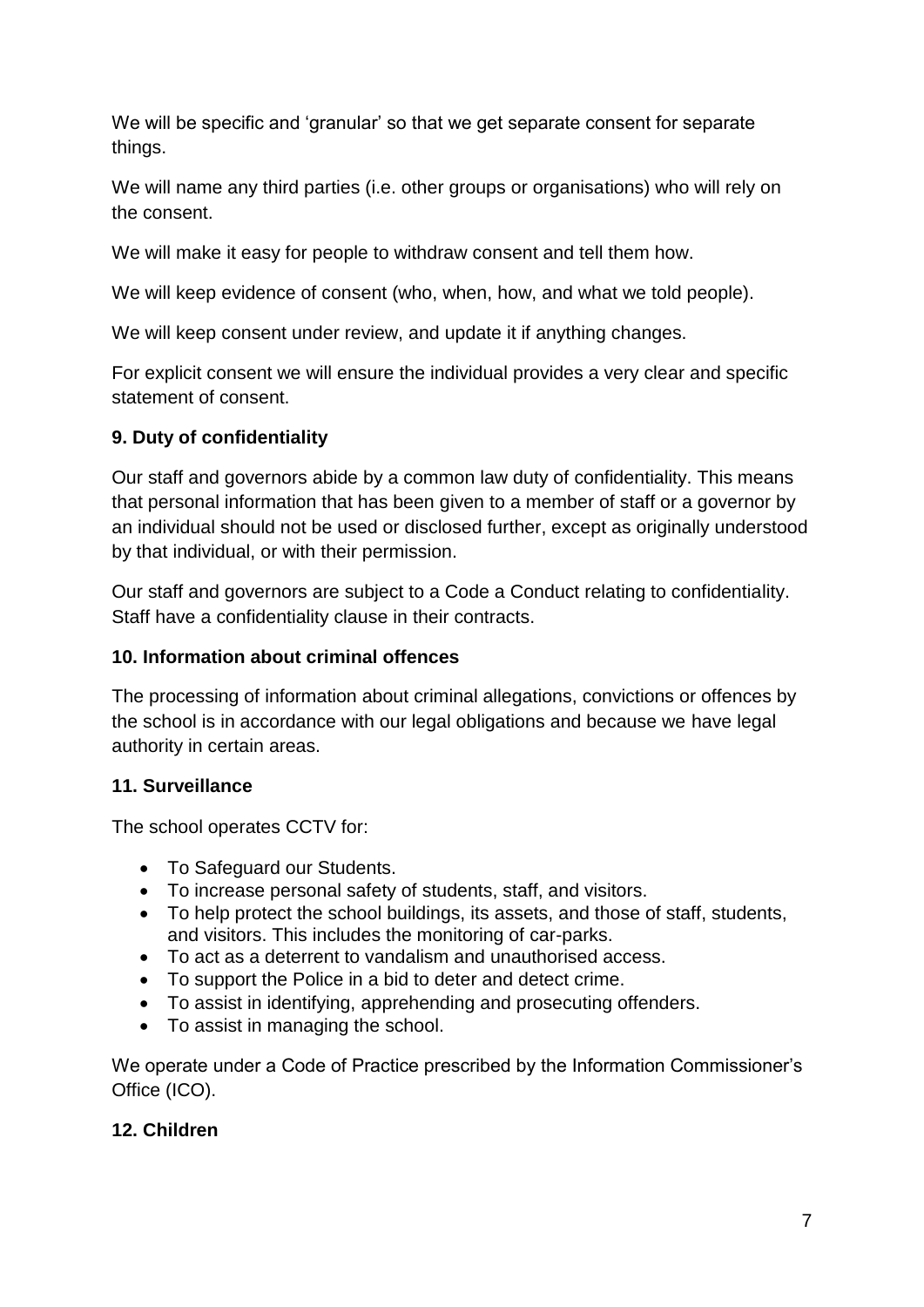The school pays particular protection to the collecting and processing of children's personal data because they may be less aware of the risks involved.

Where we offer an online service, which is not a preventive or counselling service, directly to a child, only children aged 13 or over are able provide their own consent. For children under this age we obtain consent from whoever holds parental responsibility for the child.

## 13. Automated processing

If at any point the school relied on automated decision-making (making a decision solely by automated means without any human involvement) which affects an individual, we inform the individual; introduce simple ways for them to request human intervention or challenge a decision; and carry out regular checks to make sure that our systems are working as intended.

## **14. How we handle personal information - Privacy notices**

The school provides privacy notices, which are statements to individuals about the collection and use of their personal data. The information includes our purposes for processing their personal data, retention periods for that personal data, and who it will be shared with.

This information is on the school's website, and individuals are referred to it at the time we collect their personal data from them.

Where we obtain personal data from other sources, we provide individuals with privacy information within a reasonable period of obtaining the data but no later than one month after that time.

# **15. Individual Rights**

Individuals whose data is processed by the school have a number of rights in law.

(a) The school will respond to a request by an individual for access to the information we hold about them. We will aim to respond within one month, however, we may take longer than one month and up to three months if the request is complicated, and we will inform you of this. There is no charge for this service. We will provide the information in secure electronic format unless you prefer otherwise. We will explain why we process your data, the lawful basis for doing so, who sees it and how long we keep it for.

(b) The school will respond within one month to a request from an individual to have inaccurate personal data rectified (corrected), or completed if it is incomplete. Where the school can lawfully refuse to rectify the data, we will explain why.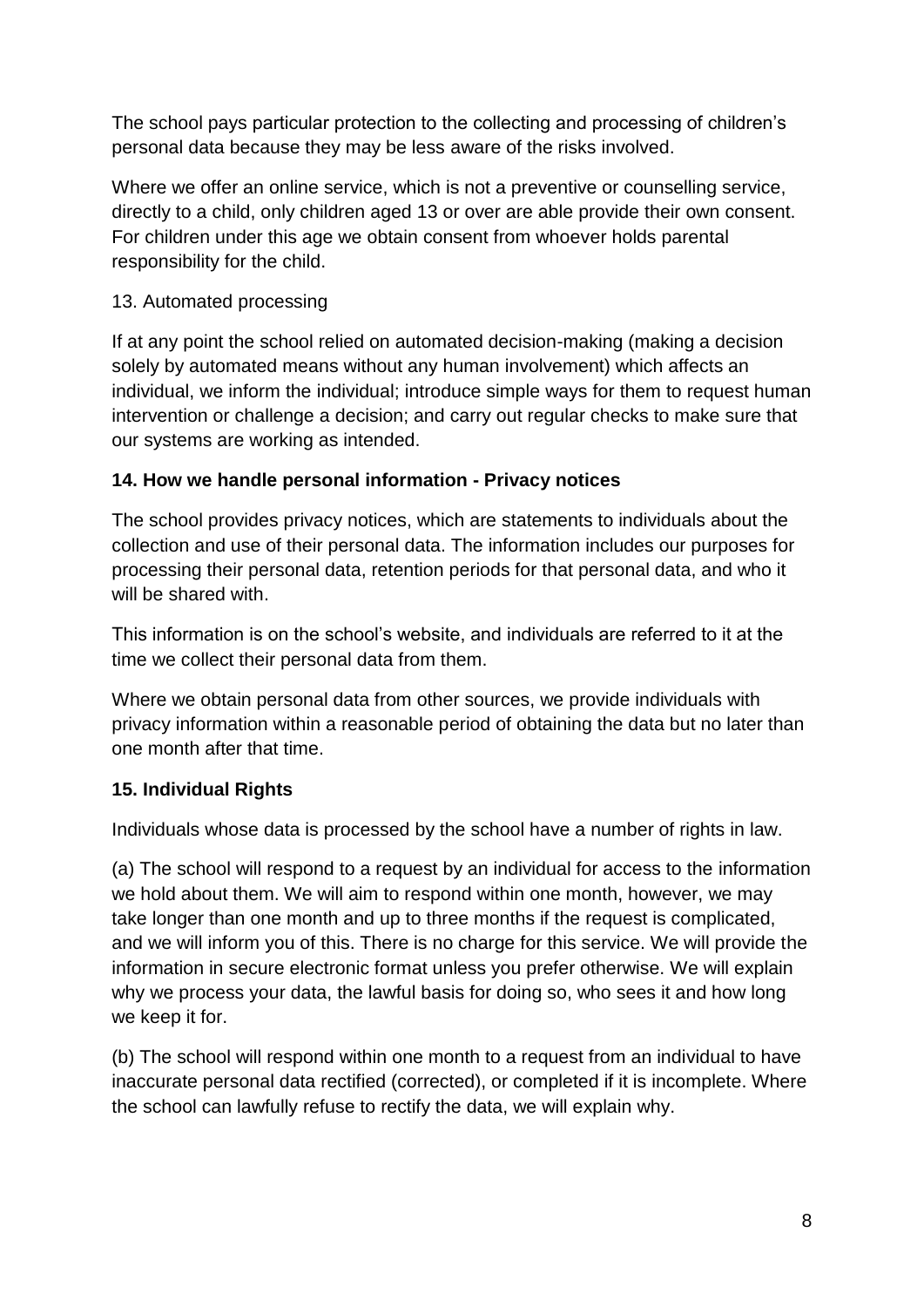(c) The school will respond within one month to a request from an individual to have personal data erased. Where the school can lawfully refuse to erase the data, we will explain why.

(d) The school will respond within one month to a request from an individual to move, copy or transfer personal data easily from the school's computer network to another in a safe and secure way. We will do this in a structured, commonly used and machine readable form and free of charge.

(e) The school will consider a request from an individual objecting to the processing of their personal data in relation to:

- processing based on legitimate interests or the performance of a task in the public interest/exercise of official authority (including profiling);
- direct marketing (including profiling); and
- processing for purposes of scientific/historical research and statistics.

We shall ensure that individuals know about their right to object when we first tell them about the processing and in our privacy notice.

## **16. Information sharing**

The school believes that the duty to share information can be as important as the duty to protect information.

We have a signed Information Sharing Protocol setting out the principles of information sharing with partners, such as the police, probation, prisons, Department of Work and Pensions, and the Department of Communities and the Local Authority.

This protocol is supplemented by Information Sharing Agreements at the point at which data is shared. These set out what data is being shared, how it is transferred and the retention period.

# **17. Transfers to other countries**

Most of our processing occurs in the UK or European Union. This means that there are common standards for the processing of personal data. However, when personal data is transferred to third countries, the school assures itself that there is a level of adequacy in the data protection arrangements of that country.

# **18. Privacy by design**

The school is committed to a privacy by design or privacy by default approach to building new systems and updating procedures for processing personal data. We use the best technology and human processes we can in order to limit the risks to privacy.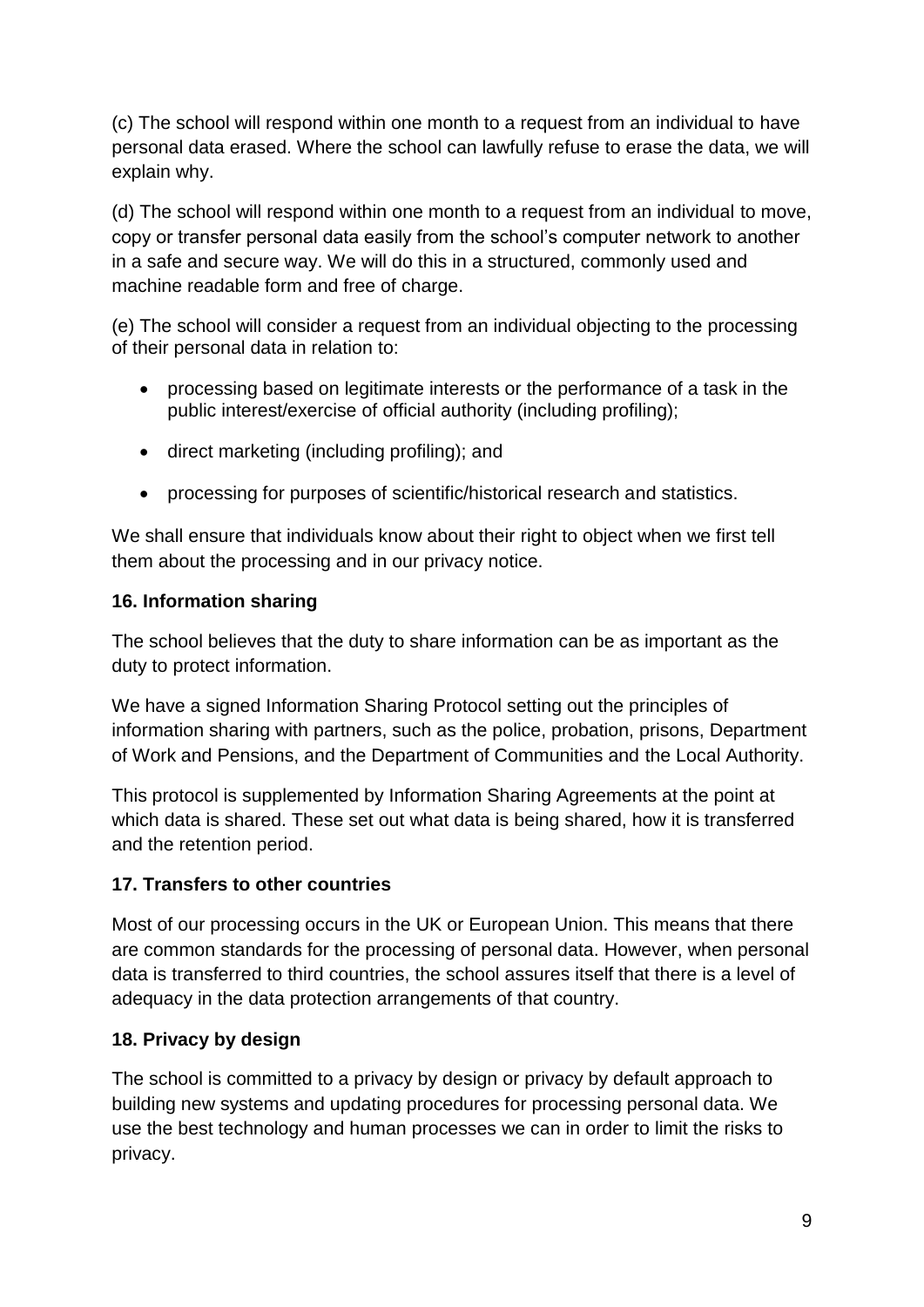## **19. Data Protection Impact Assessments**

The school carries out Data Protection Impact Assessments (DPIAs) when they introduce new technology or changes to the processing of personal data. The assessment identifies the risk to privacy from the customer's perspective and what steps can be taken to reduce this wherever possible whilst providing a service to the customer. We will consult all affected individuals. We will publish DPIAs on our website. We will treat them as living documents to be revised and updated whenever necessary.

#### **20. Contractors**

Where the school has a contractual relationship with another organisation or individual, we will ensure we are clear about the contractor's role, responsibilities and accountability in relation to personal information.

## **21. Information Security**

The school has an Information Security policy. The purpose of this policy is to take appropriate technical and organisational measures to protect personal data.

## **22. Breaches**

The school tries hard to prevent information breaches, but when these occur, there is an incident reporting procedure. Breaches are reported to the Head Teacher and Board of Governors. Where a breach is a serious risk to the rights and freedoms of anyone, it will be reported to the Information Commissioner within 72 hours.

#### **23. Data Protection Officer**

The school has appointed a Data Protection Officer as required by law. Their role will be to ensure the compliance of the school with data protection law.

The Data Protection Officer can be contacted at: *dataprotection@mcauley.org.uk*

#### **24. How to complain**

If you think we have breached data protection, you can complain. The complaint will be investigated by an independent member of staff. We will respond within one month.

If you are still unhappy, the Data Protection Officer will consider your appeal. Their response will take up to one month.

Finally, individuals can take their complaint to the Information Commissioner's Office for a decision.

#### **25. Service and benefit**